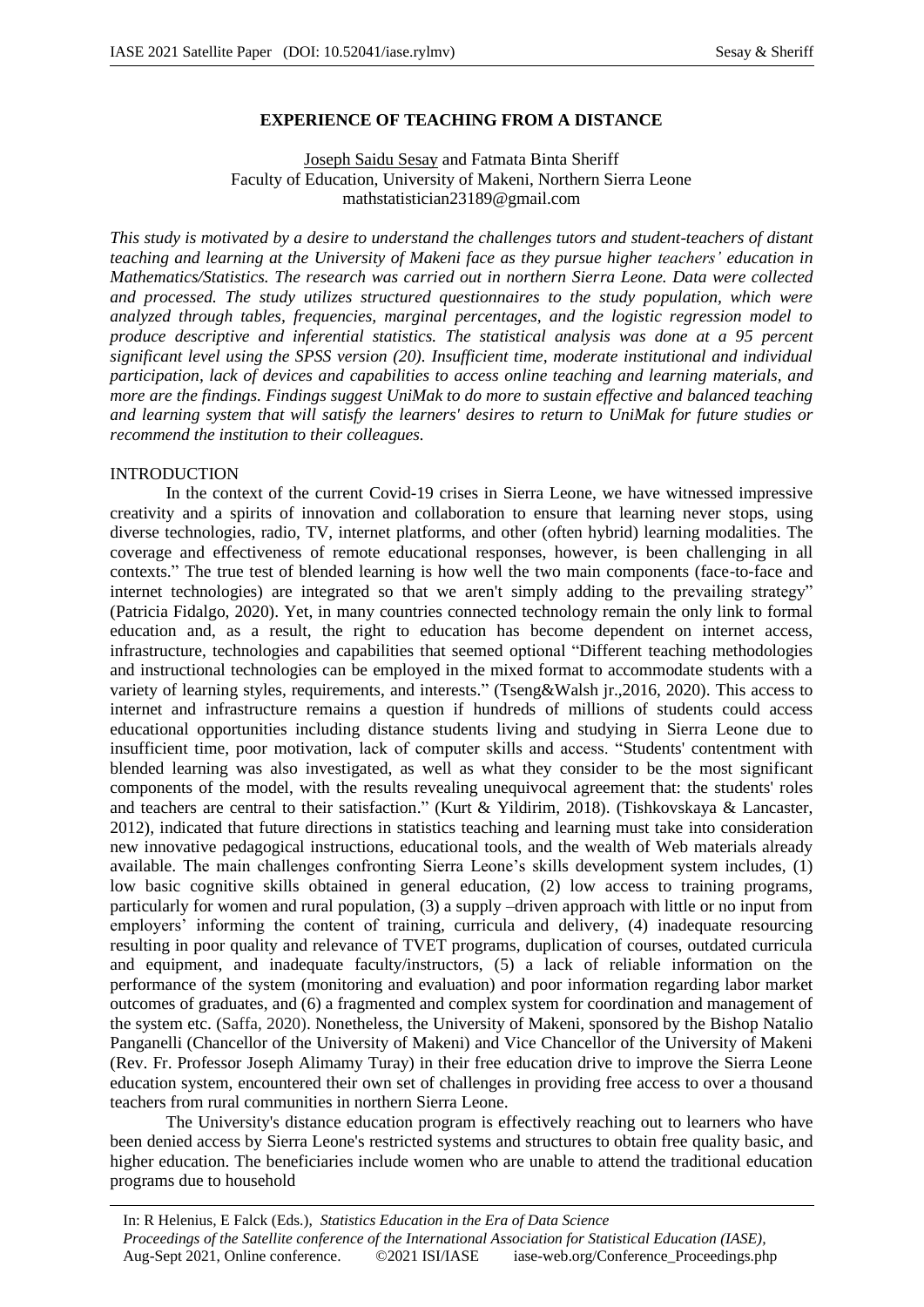responsibilities, as well as men whose farm work prevents them from being away from home.

#### METHODOLOGY

## *Data Description*

The data used in this study is obtained from structured questionnaires which were evenly distributed by the researchers in the University of Makeni (UniMak) in March and April 2020 to a random sample of Math-Statistics teachers and students in the three independent centers of the outreach program. This was done to investigate the challenges and experience of both teachers and students in the distance education program. Student Respondents were asked to respond to questions such as: Time spent on the program, Individual participation in Mathematics/Statistics education, devices used to access online materials and many others. For teachers, the qualitative research questions focused on (a) their qualifications, (b) their teaching methods (c) how often they engaged in one on one discussion/interactions with students, (d) how important is the role of technology to their distance teaching, and (e) their satisfaction with technology, internet, and network during Mathematics/Statistics teaching and learning. Further, demographic information was collected for both teachers and students.

A total of 150 questionnaires were distributed to the Mathematics/Statistics students sampled, and 132 responses were received and analyzed. A total of six questionnaires were distributed to teachers and all six questionnaires were completed. The respondents were asked to rate their responses in categories depending on the type of question to determine their experiences and challenges with Mathematics/Statistics via distance education technology. Teachers were personally interviewed and their responses recorded to determine (a) both teachers and students' experiences and (b)challenges and access to the progress in distance teaching and learning in Mathematics/Statistics. An ordinal logistic regression model was specified as a result of the ordinal and polytomous nature of the response variable.

#### *Model Specification*

The Statistical model employed in this study is the Ordinal Logistic regression model. The ordinal logistic regression is used to explain the relationship between an ordinal polytomous dependent variable and categorical and/ continuous independent variables. The model is similar to the multinomial logistic regression model but it takes into account the ordinal nature of the dependent variable.

Suppose y with  $J$  categories and explanatory variable  $x$ , the function is defined as (Agresti,2007):

$$
\log \left[ \frac{p(y \le j/x)}{1 - p(y \le j/x)} \right] = \alpha_j + \sum_{i=1}^{k} \beta_i x, j = 1, 2, \dots, j-1 \quad \dots \dots \dots \dots \dots \tag{1}
$$

Where  $P(y \leq j)$  describes the cumulative probability for category j. The cumulative

probability reflect the ordering with  $P(y \le 1) \le P(y \le 2) \le \dots \le P(y \le J) = 1$ 

$$
P(y \le j) = \frac{\exp\left(\alpha_j + \sum_{i=1}^k \beta_i x_i\right)}{1 + \exp\left(\alpha_j + \sum_{i=1}^k \beta_i x_i\right)} \quad \dots \dots \dots \dots (2)
$$

From equation one (1) and under the assumption of parallel lines, the relationship between all pairs of categories is the same. We obtain only one slope coefficient  $(\hat{\beta})$  for the estimated model and different intercepts for each category. The estimated value of the coefficient describes the relationship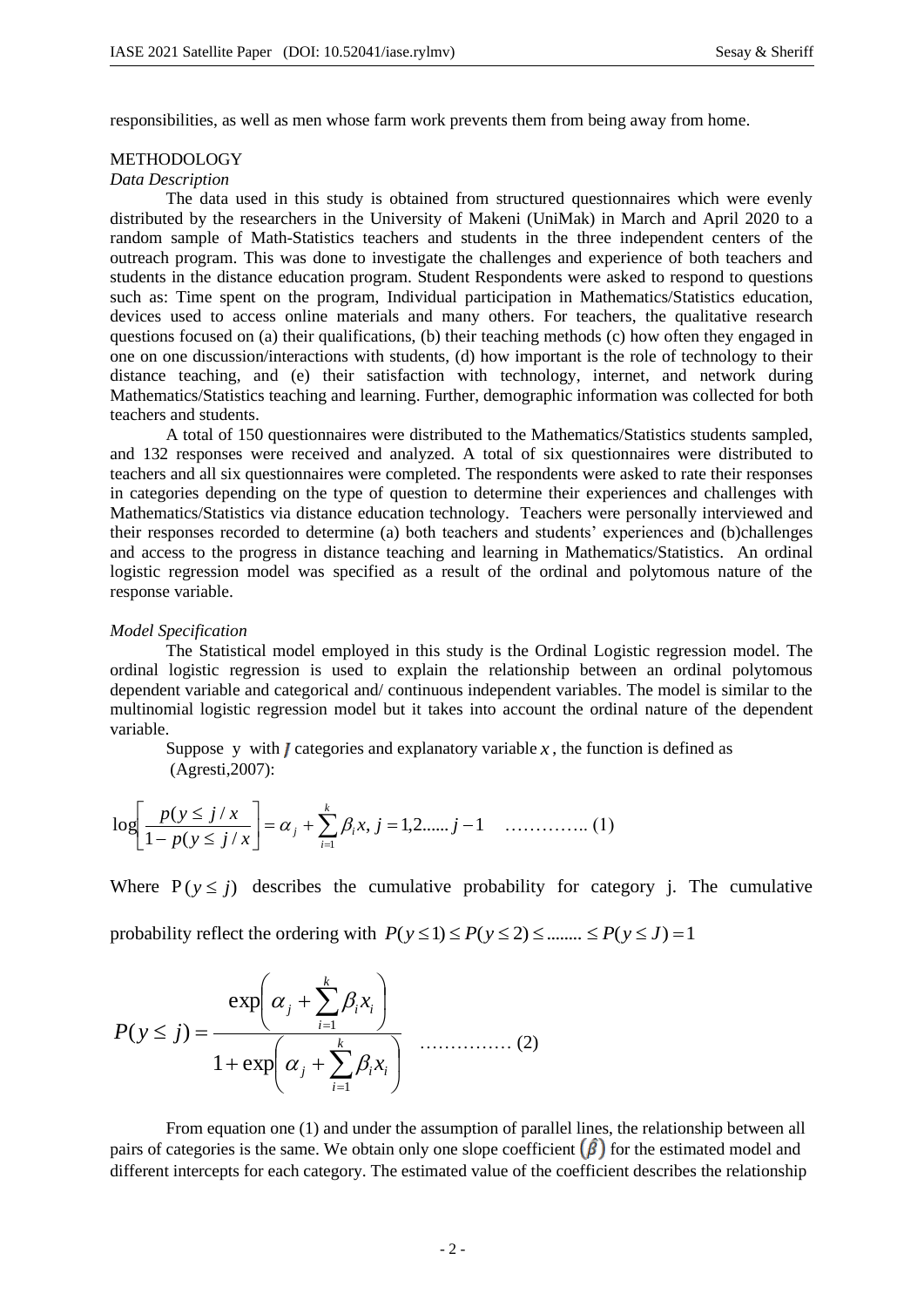between the lowest category against all the highest categories of the response variable and is the same as the coefficient describing the relationship between the next lower category and all other categories McCullagh,1980).

#### *Ordinal Logistic Regression Model specification*

In this study, the ordinal logistic regression model is specified to explain the experience and challenges student-teachers and their tutors are facing in the distance education program. Table 2.0 shows the parameter estimates generated. The parameter for multiple categories is calculated relative to the set reference level for each of the covariates(x). It was found that the rating for the overall distance education at UniMak was statistically significant for four explanatory variables: (a) students' feelings about the distance education program, (b) individual participation in Mathematics and Statistics sessions, (c) program support from the University, and (d) students' feelings about Mathematics/ Statistics in the distance education program. However, the non-significant explanatory variables were included in the model to support the fulfillment of model assumptions. To evaluate the goodness of fit of the fitted model, the Likelihood Ratio Test was performed. Under the null hypothesis, the test assumes that the fitted model is not significantly different from a model without any covariates (null model). From the test results as presented in table 2.0, we can conclude at 95% significance level that the fitted model is different from the (null model). Similarly, the proportional odds assumptions of parallel line (i.e. same slope coefficient across response categories) is also justified at 95% significance level. Hence the fitted model can be considered satisfactory.

In general, the estimated model suggests that among all the variables, students' motivation about the distance education program, institutional support, students' individual participation in mathematics and statistics classes, and students' perceptions about mathematics and statistics are the four challenges that highly influenced the students' satisfaction about the distance education program at the University of Makeni. This is also supported by the descriptive statistics of responses in table  $(1.0)$ 

#### . RESULTS

The majority of the students surveyed (84.8%) responded that they do not have any devices to access online learning resources, and they do not know how to use a computer or phone for that purpose. A total of 67.4% of student respondents said they spend 7-11 days per term or semester in the distance program, and 48.5 and 30.3 percent said UniMak is moderately or very helpful to them, respectively. Further, 56.1% of students indicated that their individual participation is effective during Mathematics and Statistics sessions, and 84.1% of students described the Covid-19 pandemic as a very stressful period in the distance education program.

In general, the results confirm that students are satisfied with the quality of support UniMak is providing to their distance education program. Additionally, students sought course materials, computer skills, internet access, connected technologies and a properly design framework of the courses and courses materials to compensate for their limited time.

| Variables                                       | Response       | N   | Marginal   |
|-------------------------------------------------|----------------|-----|------------|
|                                                 | category       |     | Percentage |
| Students motivation about distance education    | Poor           | 46  | 34.8%      |
|                                                 | Average        | 40  | 30.3%      |
|                                                 | Good           | 46  | 34.8%      |
| Having a device for accessing online Statistics | Yes            | 20  | 15.2%      |
| materials for distance learning                 | N <sub>0</sub> | 112 | 84.8%      |
| Type of device to access online                 | Laptop         | 5   | 3.8%       |
| Mathematics/Statistics learning resources       | Others         | 127 | 96.2%      |
| Termly time spent on distance education         | $1-3$ days     | 24  | 18.2%      |

Table 1.0: Response descriptive Statistics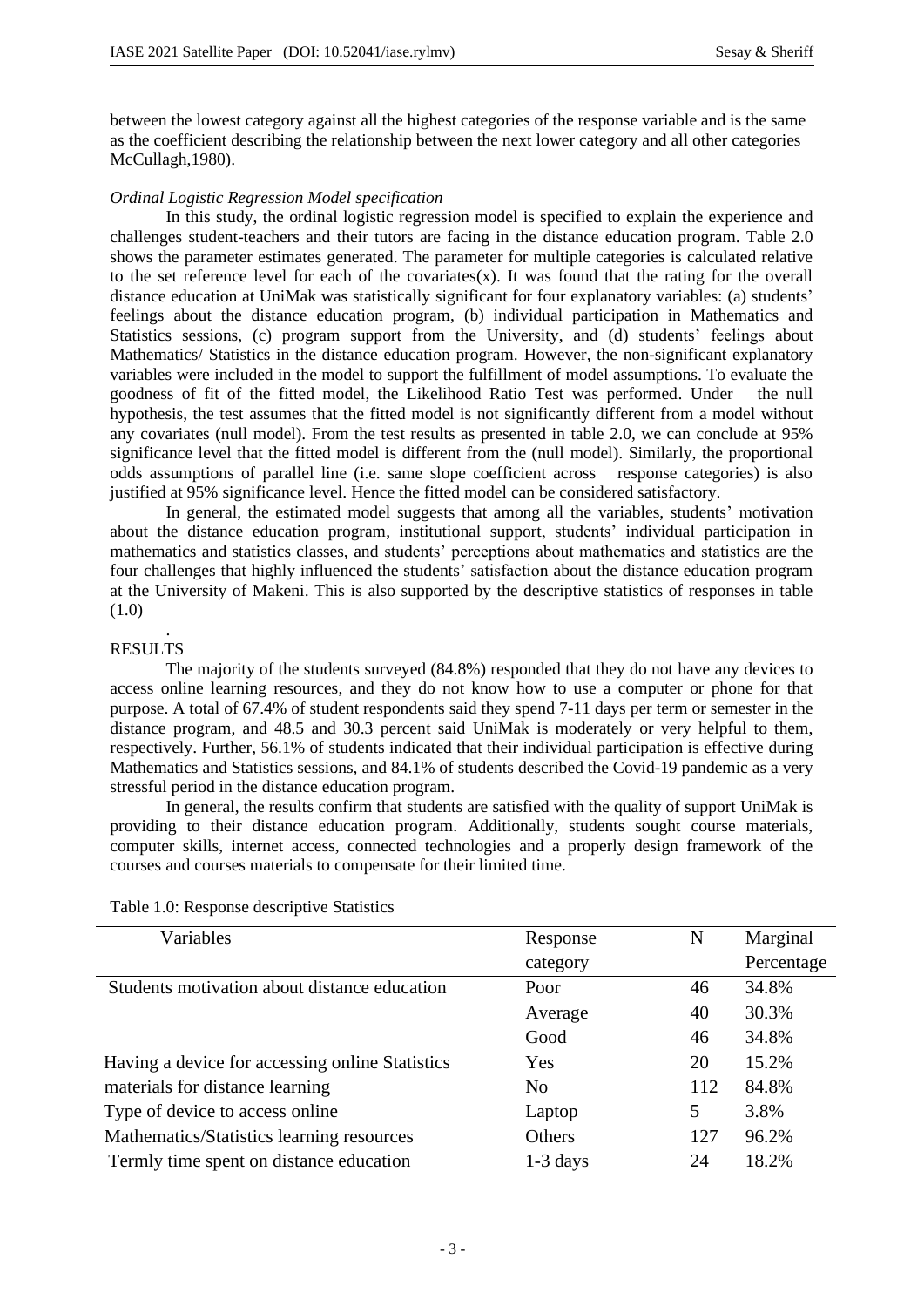|                                                     | $3-7$ days            | 19  | 14.4%  |
|-----------------------------------------------------|-----------------------|-----|--------|
|                                                     | $7-11$ days           | 89  | 67.4%  |
| Individual motivation in Mathematics and Statistics | Not effective         | 18  | 13.6%  |
| distance learning                                   | Moderate effective    | 74  | 56.1%  |
|                                                     | very effective        | 40  | 30.3%  |
| Aid from your institution towards Mathematics and   | Not helpful           | 28  | 21.2%  |
| Statistics distance program                         | moderately helpful    | 64  | 48.5%  |
|                                                     | Very helpful          | 40  | 30.3%  |
| How stressful is your program during covid-19       | very stressful        | 111 | 84.1%  |
| pandemic                                            | Average               | 19  | 14.4%  |
|                                                     | Not stressful         | 2   | 1.5%   |
| measure of time management                          | Poorly                | 71  | 53.8%  |
|                                                     | Moderately            | 38  | 28.8%  |
|                                                     | Good                  | 23  | 17.4%  |
| Feeling of studying mathematics                     | Yes                   | 30  | 22.7%  |
|                                                     | N <sub>0</sub>        | 53  | 40.2%  |
|                                                     | no, there are quite a | 40  | 30.3%  |
|                                                     | few challenges        |     |        |
|                                                     | No, not at all        | 8   | 6.1%   |
|                                                     | Others                | 1   | 0.8%   |
| Help of mathematics and statistics teachers while   | not helpful           | 34  | 25.8%  |
| studying at a distance                              | slightly helpful      | 32  | 24.2%  |
|                                                     | moderately helpful    | 28  | 21.2%  |
|                                                     | very helpful          | 29  | 22.0%  |
|                                                     | extremely helpful     |     | 6.8%   |
| Valid                                               |                       | 32  | 100.0% |
| Missing                                             |                       |     |        |
| Total                                               |                       | 32  | 100.0% |
|                                                     |                       |     |        |

Table 1.0: Estimated effects of selected predictors

|                                               | Coeff.   | <b>SE</b> | Wald   | df | <b>P-value</b> | 95% CI           |
|-----------------------------------------------|----------|-----------|--------|----|----------------|------------------|
| Student feeling about dist. Education         | $-2.151$ | .394      | 29.830 | 1  | .000           | $-2.923, -1.379$ |
| Student overall feeling about dist. Education | $-.668$  | .350      | 3.653  | 1  | .056           | $-1.354, .017$   |
| Having a device for online resource           | .286     | .501      | .326   | 1  | .568           | $-.696, 1.268$   |
| Type of device                                | $-1.280$ | .959      | 1.783  | 1  | .182           | $-3.160, .599$   |
| Time spent in the program                     |          |           |        |    |                |                  |
| <b>XXX</b>                                    | Ref      |           |        |    |                |                  |
| <b>XXX</b>                                    | $-.065$  | .471      | .019   | 1  | .889           | $-.988, .857$    |
| <b>XXX</b>                                    | $-.315$  | .514      | .377   | 1  | .539           | $-1.323, .692$   |
| Individual participations                     |          |           |        |    |                |                  |
| XXX                                           | Ref      |           |        |    |                |                  |
| <b>XXX</b>                                    | $-2.407$ | .613      | 15.397 | 1  | .000           | $-3.610, -1.205$ |
| <b>XXX</b>                                    | $-1.728$ | .406      | 18.091 | 1  | .000           | $-2.524, -932$   |
| Feeling of distance education                 |          |           |        |    |                |                  |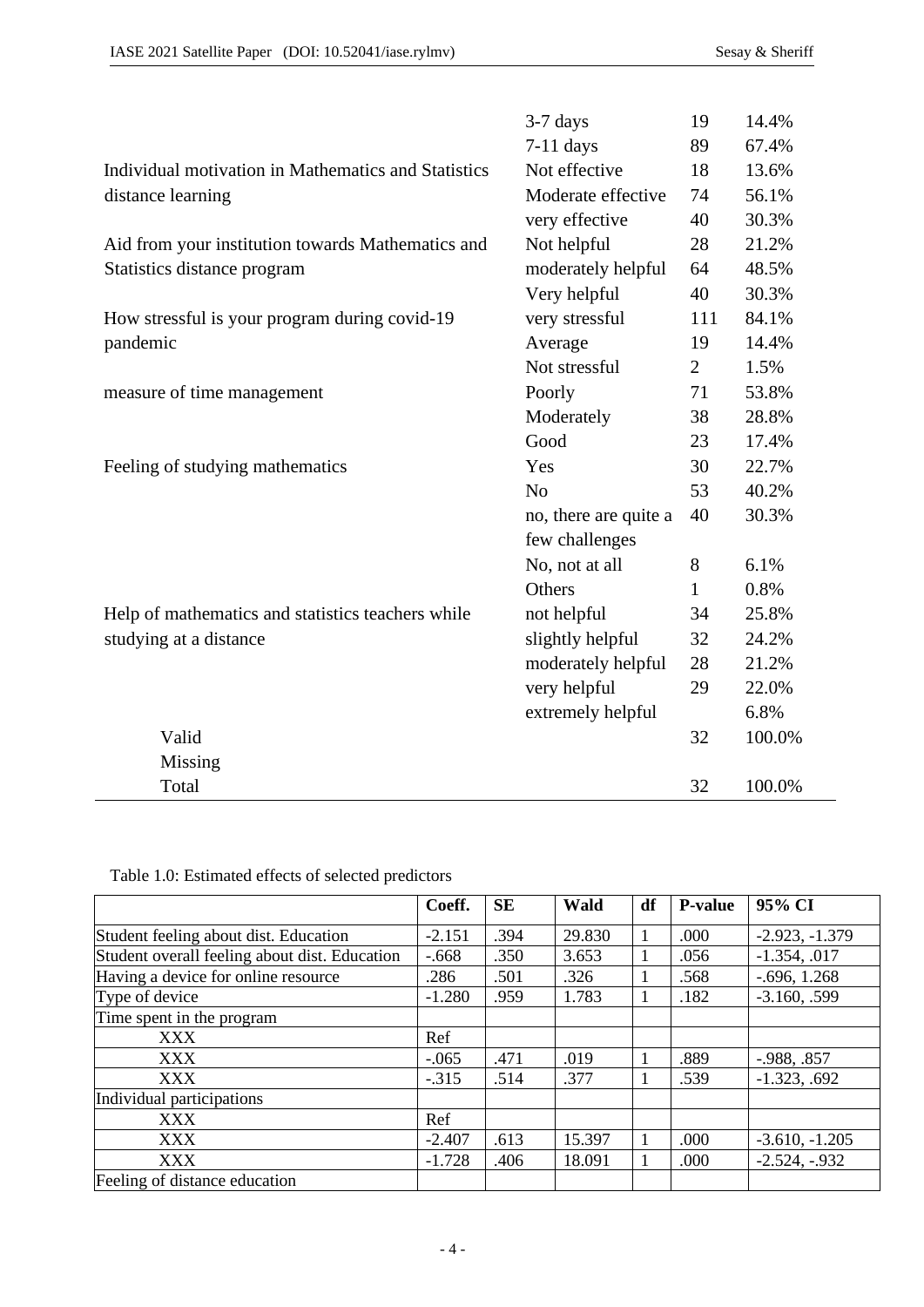| <b>XXX</b>                              | Ref      |       |             |              |            |                  |
|-----------------------------------------|----------|-------|-------------|--------------|------------|------------------|
| <b>XXX</b>                              | 14.560   | 1.793 | 65.915      | $\mathbf{1}$ | .000       | 11.045, 18.075   |
| <b>XXX</b>                              | 16.286   | 1.787 | 83.030      | $\mathbf{1}$ | .000       | 12.783, 19.789   |
| School support                          |          |       |             |              |            |                  |
| <b>XXX</b>                              | Ref      |       |             |              |            |                  |
| <b>XXX</b>                              | $-1.711$ | .541  | 9.991       | $\mathbf{1}$ | .002       | $-2.772, -0.650$ |
| <b>XXX</b>                              | $-1.034$ | .456  | 5.138       | $\mathbf{1}$ | .023       | $-1.928, -140$   |
| Stressful in covid-19                   |          |       |             |              |            |                  |
| <b>XXX</b>                              | Ref      |       |             |              |            |                  |
| <b>XXX</b>                              | .938     | 1.475 | .404        | $\mathbf{1}$ | .525       | $-1.953, 3.828$  |
| <b>XXX</b>                              | $-.052$  | 1.528 | .001        | $\mathbf{1}$ | .973       | $-3.046, 2.942$  |
| Managing time with studies              |          |       |             |              |            |                  |
| <b>XXX</b>                              | Ref      |       |             |              |            |                  |
| <b>XXX</b>                              | $-.264$  | .528  | .250        | $\mathbf{1}$ | .617       | $-1.298, .771$   |
| <b>XXX</b>                              | $-.386$  | .573  | .452        | $\mathbf{1}$ | .501       | $-1.509, .738$   |
| Managing time with studies              | 18.366   | .876  | 439.631     | $\mathbf{1}$ | .000       | 16.649, 20.083   |
| Student perceptions about Math & Stats. |          |       |             |              |            |                  |
| <b>XXX</b>                              | Ref      |       |             |              |            |                  |
| <b>XXX</b>                              | 17.463   | .786  | 493.738     | $\mathbf{1}$ | .000       | 15.922, 19.003   |
| <b>XXX</b>                              | 16.342   | .815  | 402.223     | $\mathbf{1}$ | .000       | 14.745, 17.939   |
| <b>XXX</b>                              | 16.756   | 0.000 | <b>XXXX</b> | $\mathbf{1}$ | <b>XXX</b> | 16.756, 16.756   |
| How helpful is your math teacher        |          |       |             |              |            |                  |
| <b>XXX</b>                              | Ref      |       |             |              |            |                  |
| <b>XXX</b>                              | $-1.783$ | .903  | 3.896       | $\mathbf{1}$ | .048       | $-3.553, -013$   |
| <b>XXX</b>                              | $-1.384$ | .920  | 2.261       | $\mathbf{1}$ | .133       | $-3.187, .420$   |
| <b>XXX</b>                              | $-1.814$ | .927  | 3.830       | $\mathbf{1}$ | .050       | $-3.630, .003$   |
| <b>XXX</b>                              | $-1.198$ | .913  | 1.721       | $\mathbf{1}$ | .190       | $-2.988, .592$   |

Ref: Reference. The reference category of dependent variable Model Adequacy

The model fitting information (Likelihood Ratio Chi-square test) is 0.00 significant level. P-value =0.00, Pearson and deviance respectively, also indicating significant model fit of data

# DISCUSSIONS

The paper has investigated the challenges of students and teachers in the distance education program at the University of Makeni. To explain the motive behind the challenges of students in the distance education program, an ordinal logistic regression model consists of individual student ratings of the overall program quality of the university to be at the 78.8 percentile (i.e. moderately helpful to very helpful). Only 21.2% of students rated the distance education program as not helpful. This shows that majority of the student is satisfied with the university's support of the distance learning program. Among the challenges, most of them are positive about the distance learning program, institutional supports, individual participation in mathematics/statistics sessions as well have a good perception of mathematics and statistics in the program. The fitted ordinal logit model suggests that student ratings of the programs' overall performance decrease when they are less satisfied with the challenges such as the insufficient time of the program, the unavailability and use of online device accessing applications, the covid-19 pandemic, and when their mathematics/ statistics teachers become unhelpful. Among these components, the student feeling about the program, individual participation, and perceptions in mathematics/statistics as well as their personal time management were found to be the most significant